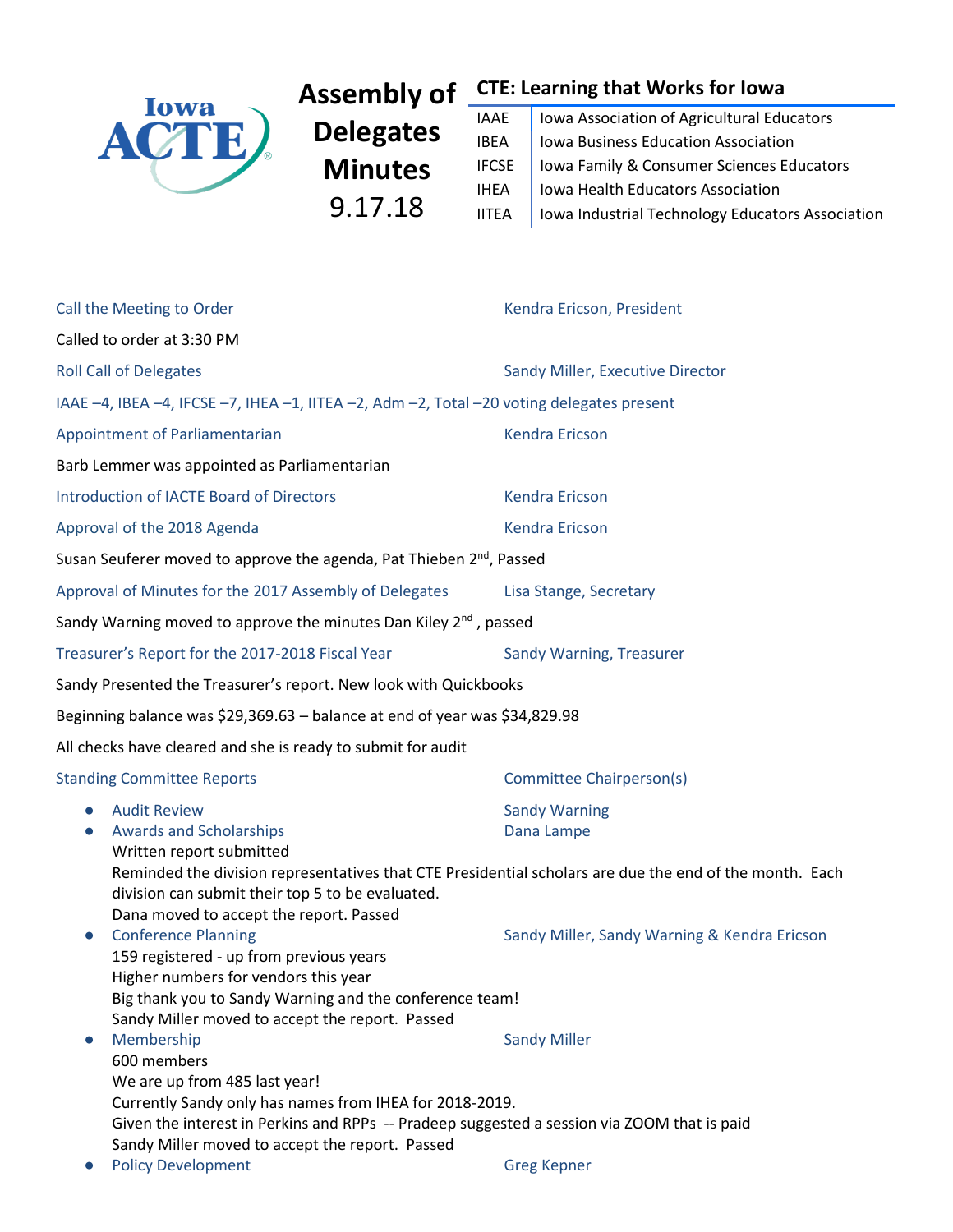

No new policies currently but the goal is to review and revise the bylaws Let Greg know if you are interested Greg moved we accept the report. Passed.

● Communications Greg Kepner We rely heavily on the liaisons for communicating Utilize the website as well as our Facebook page Tweet often and also read Techniques Greg moved we accept the report. Passed. ● Nominating Greg Kepner Susan Seuferer has been nominated as 2<sup>nd</sup> Vice President We are always looking for willing and able bodies to be a part of the board. Greg moved we accept the report. Passed.

#### Reports from Division Representatives

| $\bullet$ | <b>Agricultural Education (IAAE)</b>                  | Karen Van De Walle                |
|-----------|-------------------------------------------------------|-----------------------------------|
|           | Written report submitted                              |                                   |
|           | Karen moved to accept the report. Passed              |                                   |
| $\bullet$ | <b>Business Education (IBEA)</b>                      | Susan Seuferer                    |
|           | Written report submitted                              |                                   |
|           | Susan moved to accept the report. Passed              |                                   |
| $\bullet$ | <b>Family and Consumer Sciences Education (IFCSE)</b> | <b>Courtney Roll</b>              |
|           | Written report submitted                              |                                   |
|           | Courtney moved to accept the report. Passed           |                                   |
| $\bullet$ | <b>Health Education (IHEA)</b>                        | Kendra Ericson for Maureen Weaver |
|           | Written report submitted                              |                                   |
|           | Kendra moved to accept the report. Passed             |                                   |
| $\bullet$ | <b>Industrial Technology Education (IITEA)</b>        | Dan Kiley                         |
|           | Written report submitted                              |                                   |
|           | Dan moved to accept the report. Passed                |                                   |

Oral report given. We had 22 Iowans in Wisconsin for Region III. Next year it is in Lisle, ILL. June 12-14<sup>th</sup> Proposal link is now open. Barb Lemmer and Greg Kepner received the Award of Merit this summer. March 11- 14 is our Media tour with Jarrod Nagurka from ACTE helping us. Region III gave us dollars to help sponsor. The Iowa DE has also committed dollars to this effort. Lisa will be our Region III VP starting in July. Greg moved to accept the report. Passed

#### Executive Director's Report Sandy Miller

Written report submitted. Sandy moved to accept the report. Passed

#### New Business

● Proposed Budget for the 2018-2019 Fiscal Year Kendra Ericson

Proposed budget presented. Sandy Warning highlighted some additions for advocacy events if people need support to come.

Laura VW moved we approved the budget. Matt May 2<sup>nd</sup>. Passed

#### 2018 ACTE Region III Conference Cases Contains the Greg Kepner, Region III Representative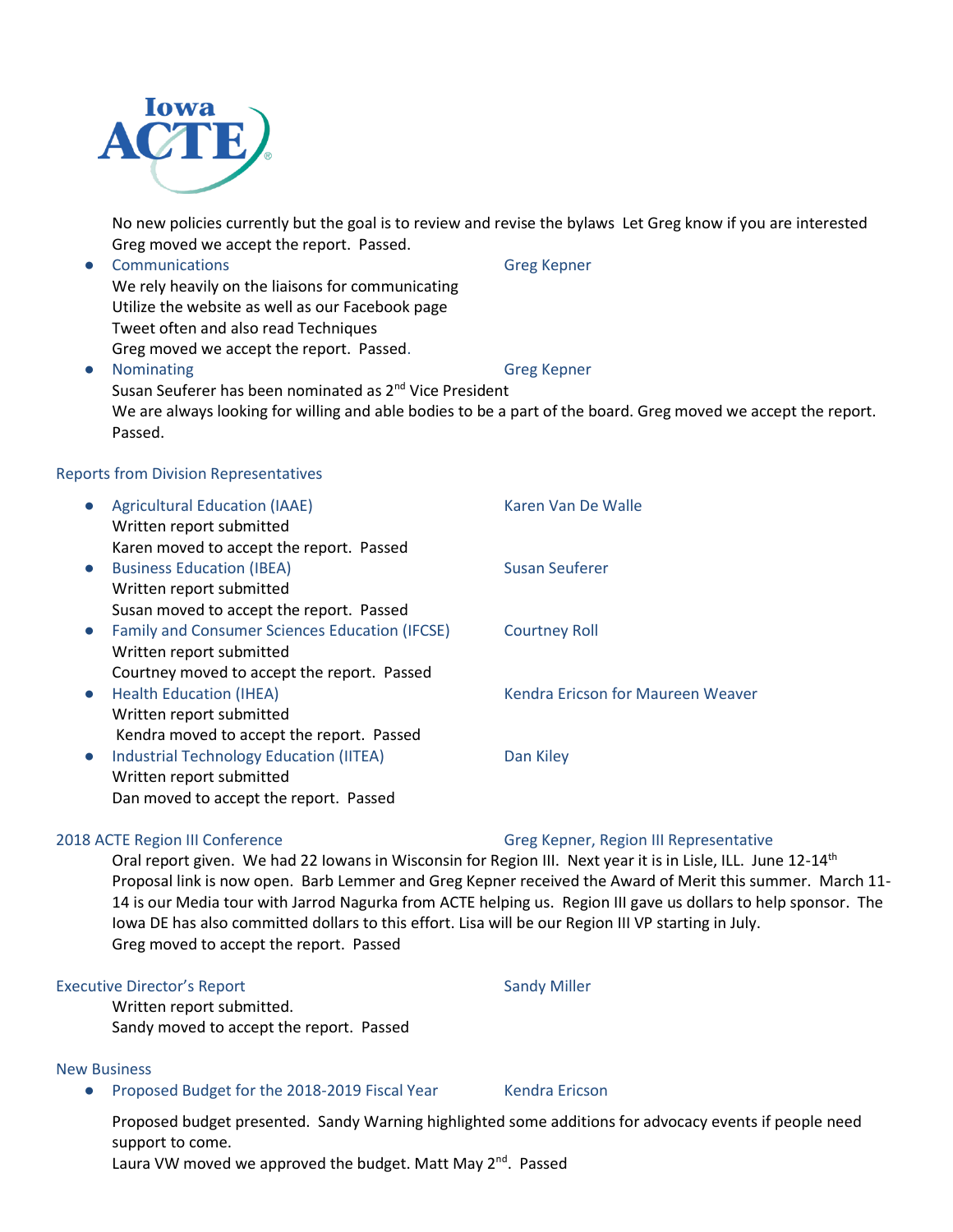

● 2<sup>nd</sup> Vice President nomination 
■ Nendra Ericson

It was asked if there was due diligence to get nominations. Kelli moved that we accept the slate. Passed An election ballot will be sent to all members to follow Bylaws.

Adjourn the Meeting Theorem 2012 Contract and Mendra Ericson

Thank you to Alisha Hyslop for coming. Meeting adjourned at 4:41 PM

Respectfully submitted,

Lisa Stange, secretary

## **Executive Director Report for House of Delegates Meeting 2018**

Dear Assembly of Delegates:

Our 2017-2018 year has been a tremendous success, thanks to our members and dedicated leaders!

We have modeled our program of work after ACTE's program of work/strategic plan to include the following five focus points.

#### **1. Member Value and Engagement**

**Membership:** We had 600 dues-paying members, which was 20% over our goal and 115 more than the previous year. We continually work to increase membership. IAAE – 148 members, IBEA – 133 members. IFCSE – 152 members, IHEA – 96 members, IITEA – 23 members, Administration – 34 members, 14 undeclared.

**Division Conferences:** Greetings from Iowa ACTE were brought to each division conference throughout the year by the Executive Director. Support of our many programs and activities comes from members understanding the purpose and significance of each. Continuing to build relationships and give support to divisions is a priority.

- Continually updated membership files.
- Iowa has a National CTE Presidential Scholar Hermela Gebremariam, Fairfield HS, business student! This shows our process worked! Six of 10 nominees advanced as semi-finalists. One of 3 national scholars from our state is a CTE scholar!
- Spoke to ISU FCSED 206 class about Iowa ACTE/ACTE.
- Collaborated with ACTE to complete Iowa Fact Sheet.
- Exhibited at 2018 Region III National Association of Agriculture Educators (NAAE) conference, June 18 at Kirkwood Community College.
- Worked with each division to locate volunteers for all IACTE committees, future advocacy events and to identify duties of representatives.
- Presented Iowa ACTE update to Region 10 AEA FCS teachers at their advisory board meeting.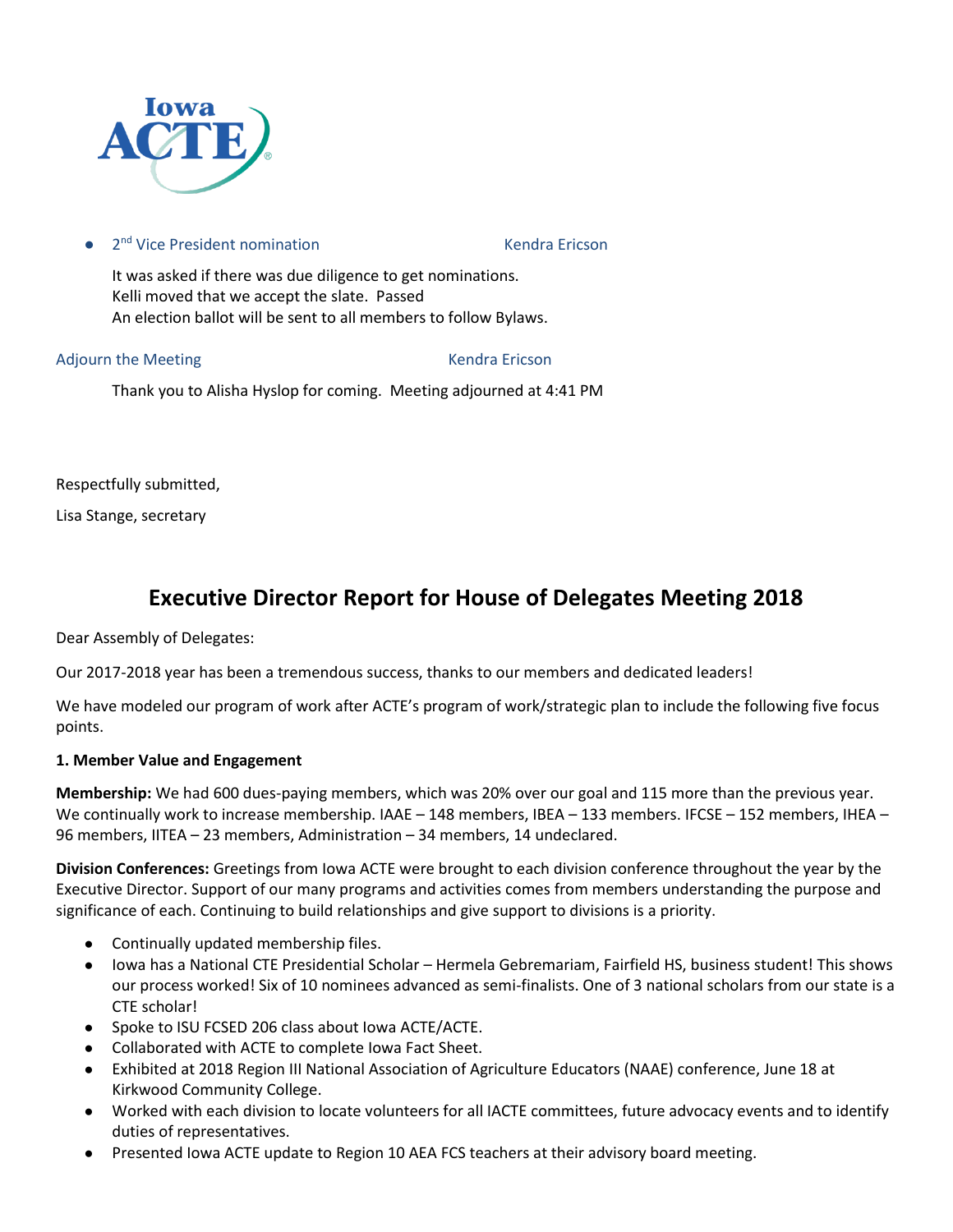

- Sent E-blasts to members about upcoming opportunities.
- Utilized Iowa ACTE Facebook page to communicate past and future Iowa ACTE events.

**ACTE Member Awards and Scholarships** – Have you nominated someone for an award? Please nominate your outstanding colleagues for these Iowa ACTE and ACTE National Awards

For Members:

- New Teacher of the Year
- Teacher of the Year
- Teacher Educator of the Year
- Administrator of the Year
- Career Guidance
- Postsecondary Teacher of the Year
- Carl Perkins Community Service Award
- **Lifetime Achievement Award**

#### For Students:

● CTE U.S. Presidential Scholarship

Iowa Awards only:

- Iowa ACTE Oran Beaty Leadership award
- 2017 David Bunting Iowa ACTE Teacher Preparation Scholarship was given to Ellisa Russ, Agriculture Education.
- Iowa Region III Award of Merit 2018 given to Greg Kepner and Barbara Lemmer

#### **2. Professional and Leadership Development**

**Leadership** continues to be integral to our future! So many CTE teachers are both outstanding educators and leaders! If everyone takes a turn at leading then together we can continue to creatively showcase, advocate for and strengthen the CTE field at large. Serving on a committee or volunteering to showcase student learning is simple enough and makes a huge difference in our organization. Take the lead to showcase student learning.

**Professional Development:** Iowa ACTE 2017 Conference themed "Best Practices" was held September 19, 2017 at the FFA Enrichment Center on the DMACC campus with over 150 attendees, 17 exhibitors, 6 non-profit exhibitors and 28 sessions. Presenters showcased their best practices for all to be inspired and model. Keynote speaker, DJ Corson, and ACTE President Elect, Rebecca Cox, put the finishing touches on an invigorating conference.

The 2018 Iowa ACTE 2018Conference is planned for Sept 17 at the FFA Enrichment Center, Ankeny, with 155 Registered, 22 exhibitors with 24 tables and 12 non-profit exhibitors, including eight of the nine CTSOs. Kathy Leggett, Future Ready Iowa, will keynote while ACTE speaker, Alisha Hyslop, will inform attendees about Perkins V. Jeremy Varner and Pradeep Kotamraju will also bring greetings from the Dept of Ed. Iowa Department of Ed, Kuder and Cengage/National Geographic Learning are conference sponsors.

**ACTE VISION conference:** Iowa ACTE was awarded the 2016-2017 Quality Association Standards Award in Nashville, Tennessee. This award is for state associations that meet the quality standards set by ACTE. Congratulations to all!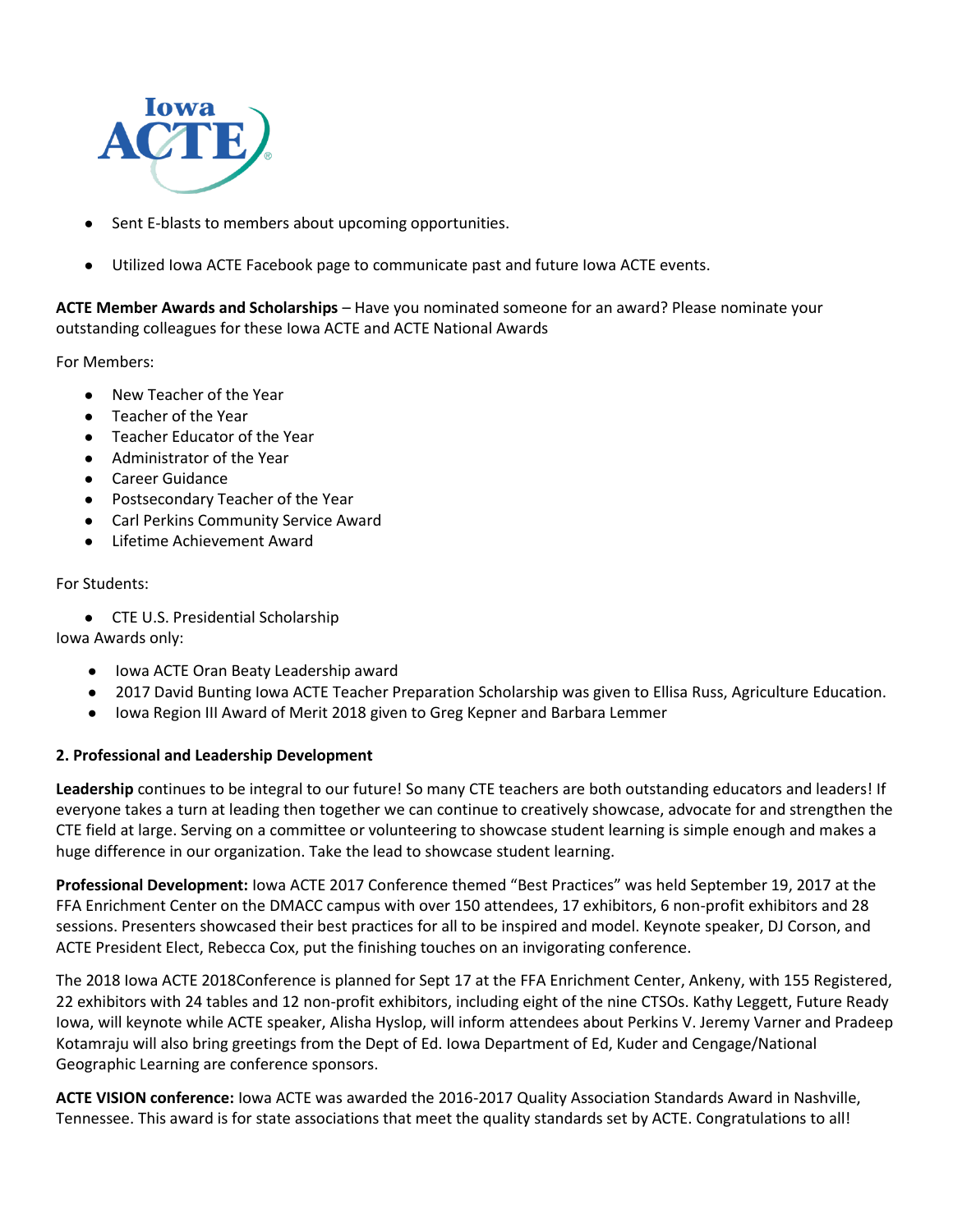

**ACTE Region III Conference** was held in June in La Crosse, WI with 22 Iowa ACTE members in attendance including board of director members Greg Kepner, Lisa Stange, Kendra Ericson, Dana Lampe, Laura Van Waardhuizen, Dan Kiley and Sandy Miller. *The Many Faces of CTE* was the theme. The conference provided many opportunities to attend great sessions, network and tour industries. Lisa Stange and Greg Kepner began their terms July 1, 2018 as Region III Vice President elect and Region III Rep, respectfully. Dana Lampe served as Region III Awards Chair and Greg Kepner and Barbara Lemmer each received the Region III ACTE Iowa Award of Merit. Four of our five award nominees attended the conference.

#### **3. Advocacy and Awareness**

A huge thank you to all the educators and students who showcased high quality CTE this past year at one or more of these advocacy events! Your efforts are greatly appreciated! You make a difference!

**Advocacy Efforts attended** throughout the year showcased high quality CTE student learning at the following events.

- **School Administrators of Iowa Conference – August 2, 2017**
- **Iowa School Counselor Association – November 6-7, 2017**
- **Iowa Association of School Boards – November 15-16, 2017**
- **CTE Day at the Capitol – February 7, 2018**

By filling the Rotunda with CTE students and displays, many legislators were engaged in CTE dialogue. Governor Kim Reynolds signed a Proclamation declaring February as CTE Month with CTSO students and CTE leaders surrounding her desk.

● **National Policy Seminar –** March 4 – 7, 2018 Caleb DeKoster - Skills USA, Jaxon Sirowy - BPA, Peyton Schmitt - FFA and Isabelle Warner - FCCLA attended and told their CTE stories to all legislators or staff. Lisa Stange led four Zoom meetings to prepared students for NPS. Iowa ACTE supported the four students with up to \$1000 each for their NPS expenses.

#### **Upcoming Advocacy Events:**

- IASB (Iowa Association of School Boards) Conference Wed and Thursday, November 14, 3:30 5:00, November 15, 9:00 – 2:00 Iowa Events Center, DM
- ISCA (Iowa School Counselors) Conference , November 5 all day, November 6 morning only, Prairie Meadows

#### **4. Strategic Partnerships**

- Iowa ACTE Best Practices Conference 155 registered, 22 exhibitors with 24 tables, 12 non-profit exhibitors including many Iowa CTSOs, 28 Sessions presented showcasing CTE best practices.
- Department of Ed, Kuder and Cengage/National Geographic Learning sponsor 2018 Iowa ACTE conference
- David Bunting sponsors the CTE Teacher Preparation Scholarship.

#### **5. Innovation**

- Team with ACTE's, Jarrod Nagurka, for Iowa/ACTE Media Tour March 11 15, 2019.
- Invited Universities with CTE majors to come to our conference to share advanced degree programs.
- Membership and active participation on Region III CTE Teacher shortage grant
- Utilize SCHED app for Iowa ACTE Conference schedule.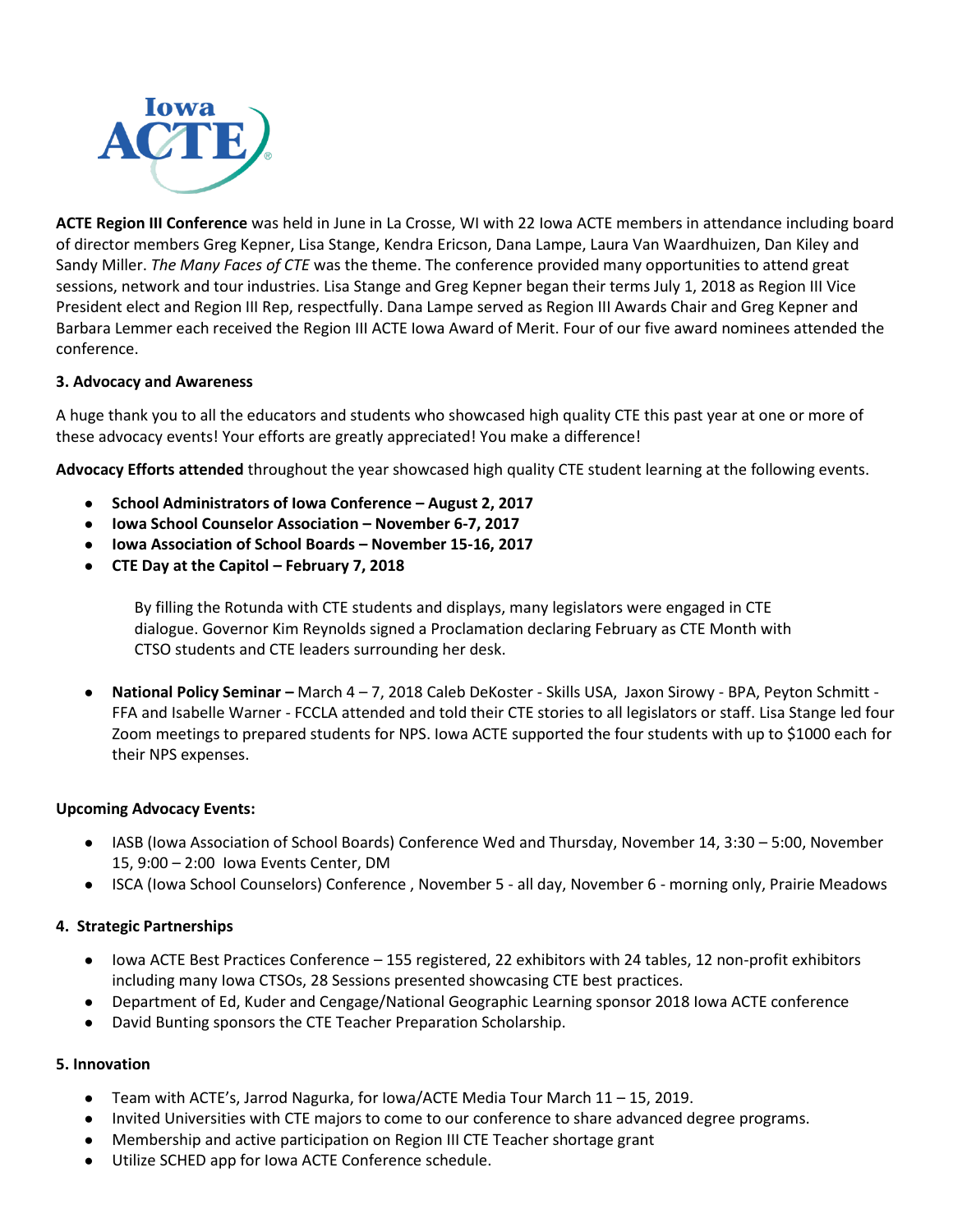

Respectfully Submitted, Sandra Miller

## **Iowa Association of Agricultural Educators Report for IACTE House of Delegate Meeting - 2018**

Ag. Ed. Conference was held at the FFA Enrichment Center – June 25-27<sup>th</sup>

### **Award Winners:**

Outstanding Early Career Teacher – Dan May Ideas Unlimited Award – Sarah DeBour Teacher Turn the Key Award – Jen Westphal NW Outstanding Young Member – Kylie Miller NC Outstanding Young Member – Heidi Hahn NE Outstanding Young Member – Kiley Baerg Outstanding Administrator Award – Jamie Christiansen

New Board of of Directors of 2018-19:

President Elect – Alan Spencer of Red Oak Secretary – Randi Koehler of Lawton-Bronson NC Vice President – Betsy Becker of Algona SW Vice President – James Shughart of Harlan NE Vice President – Tammy Schnieders of West Delaware IACTE Representative – Karen Van De Walle of Summer-Fredericksburg

IAAE has 167 paid active members, four associate members, 24 new members, four NAAE life members, two retired members, six retired IAAE members only and two student members for a total of 209 members…as of August 15, 2018.

We've continued the statewide initiative to implement the Curriculum for Agricultural Science Education (CASE) and have approximately 75% of Iowa's Agricultural Educators CASE certified in at least one course. Many teachers have multiple CASE certifications. An undergraduate/first year teacher CASE Introduction to Agriculture, Food and Natural Resources institute was again conducted. Many agricultural educators received a STEM Scale-Up Program Grant to attend an institute and/or purchase equipment and materials needed to implement a CASE course.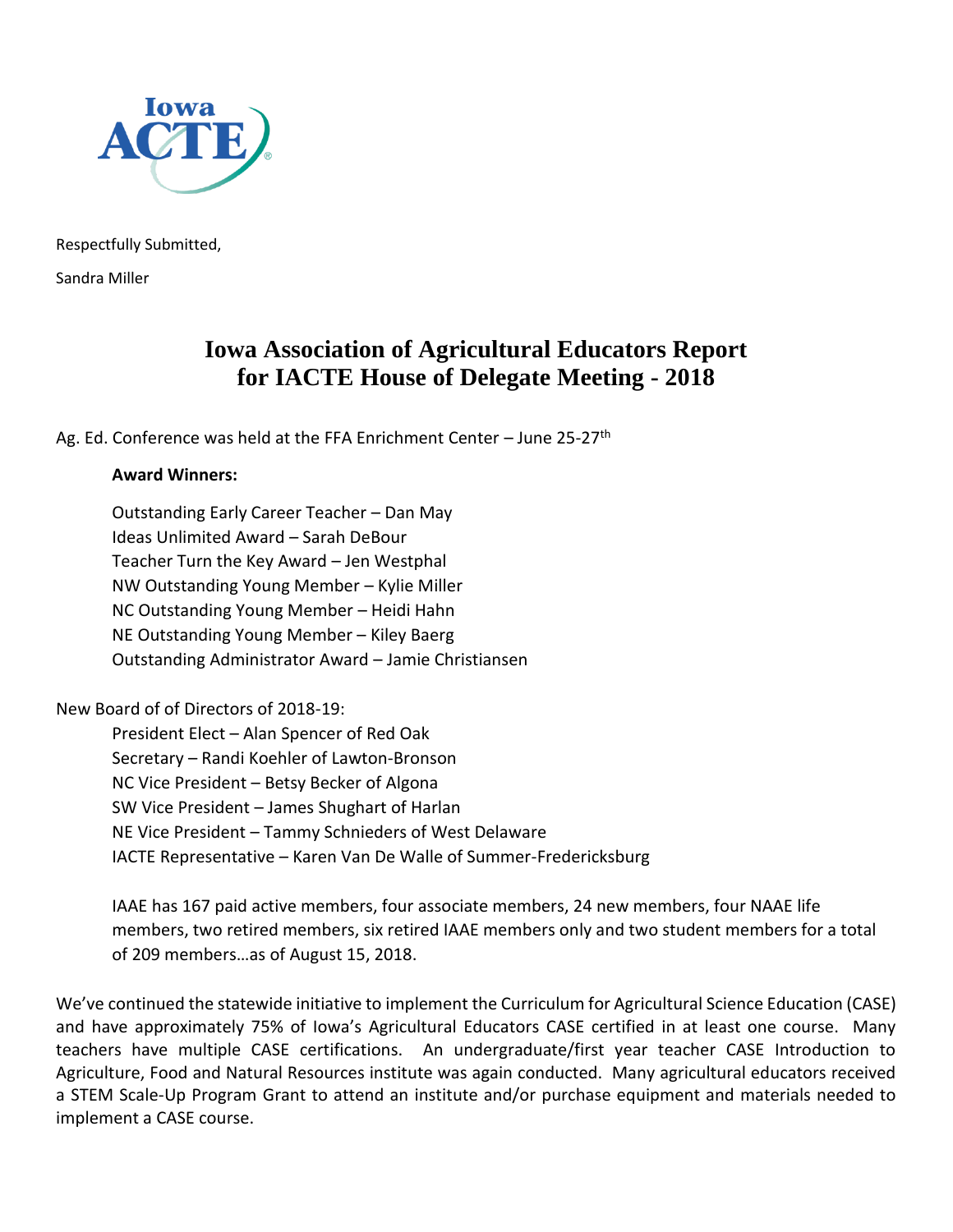

Iowa was the host the NAAE Region III Conference in Cedar Rapids, at Kirkwood June 18th-20th. We had 24 in attendance for this event from Iowa.

IAAE Board of Directors approved to have a financial review to be completed by Meriwether, Wilson and Company, PLLC. We will apply for non-profit status after January 1, 2019. Motion to pay for the review at August 8<sup>th</sup> Board Meeting.

IAAE has implemented a mentor/mentee program. For the first two years of teacher mentees are matched with a mentor. This is year 3 of the program. We implemented this to promote retention of ag teachers. Mentor/Mentee Conference in fall and meetings at the IAAE Conference in the summer. Planned topics and conversation starters are given monthly. Finally videos on current topics are posted on our Iowa Ag Teacher Facebook page.

Relief Fund nominations for two IAAE members emailed to NAAE.

Elisa Russ, from New Hampton, has been selected for the Upper Division Agricultural Education Scholarship from the National Association of Agricultural Educators. Russ is studying agricultural education at Iowa State University.

A Teach Ag Day signing event took place Monday afternoon at the State FFA Leadership Conference. Nearly 30 future agricultural educators were recognized.

### Upcoming activities:

September 17<sup>th</sup> IACTE Conference in Ankeny September  $20^{th}$  – Teach Ag. Day – hosted in Johnston, Iowa. September 22<sup>nd</sup> Board Meeting in Ankeny November  $16<sup>th</sup>$  – Golden Owl Award nominations due. November  $27<sup>th</sup> - Ag. Ed. Summit in San Antonio, Texas$ November  $28^{th}$  – Dec.  $1^{st}$  – NAAE National Convention in San Antonio, Texas

Respectfully submitted,

Karen Van De Walle IAAE - IACTE Representative 2018-2020

## **IBEA Report to IACTE Delegates**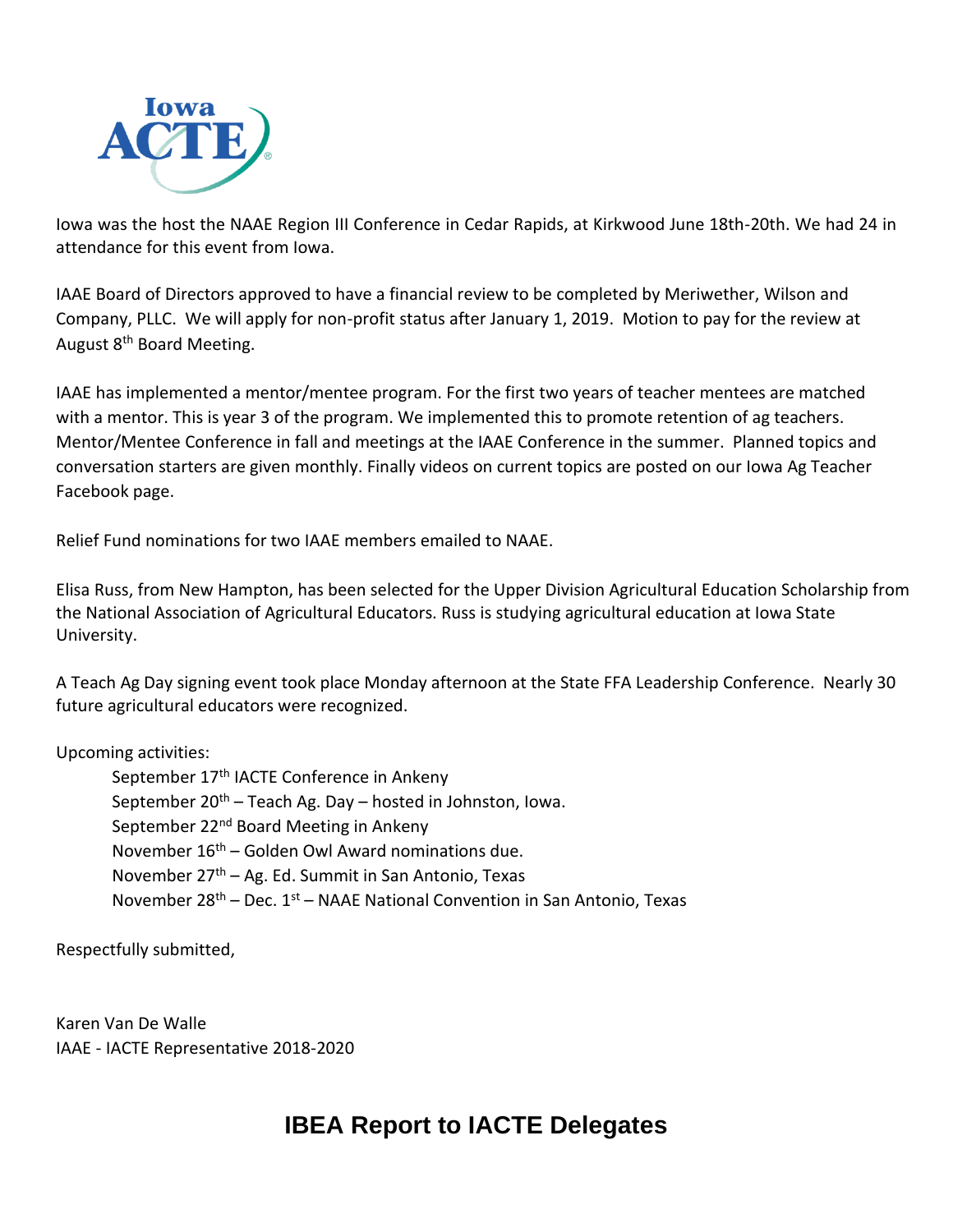

The IBEA conference is scheduled for September 30-October 1 at the Merle Hay Holiday Inn. Trisha Hopper is our President-Elect and in charge of the conference.

We offered seven two-day professional development workshops this summer for graduate credit. These were held throughout the state on various topics. Several teachers took advantage of these opportunities.

Our program management team continues to meet three times per year to promote business education and offer professional development opportunities. A new business teacher mentoring program is being implemented this school year.

Respectfully submitted by Susan Seuferer, IBEA Representative

## **IFCSE Annual report to House of Iowa ACTE Delegates 2018**

IFCSE held their annual conference on August 5-7 in Ames at the Gateway Hotel. The theme was Breakout with FCS with over 120 FCS educators attending. Sunday night members heard from ACTE's Rachel Gonzalez followed by breakout box round tables. Breakout sessions and networking were held throughout the conference as well as Ames tours. The awards ceremony was held on Monday night. The following are the award winners: Brea Baumhover FCS Student of the Year; Katie Brouwer Outstanding New Educator; Darlene Fratzke Friend of FCS; Joan Stekl Teacher of the Year; Dana Einck Teacher of the Year; Julie DeBower Lifetime Achievement.

Earlier this year IFCSE helped send Isabelle Warner and her adviser, Kristin Rockhill, from West Lyon High School attend the National Policy Seminar in Washington D.C.

In November IFCSE will hold their fall key leader meeting to begin planning their annual conference.

## **IHEA president's annual report**

IHEA is proud of all our educators for preparing students for the workforce in various health care fields. Our work as health educators is important so that we can guide our students to explore, experiment, and dedicate themselves to meaningful work. IHEA had another successful year of providing quality education and activities for healthcare educators and students across the state.

**IHEA Annual Conference** was held May 31-June 1, 2018 at the Prairie Meadows Conference Center in Altoona, Iowa. The theme was "Health Educators Making Connections". We were pleased to bring three different tracks to meet the needs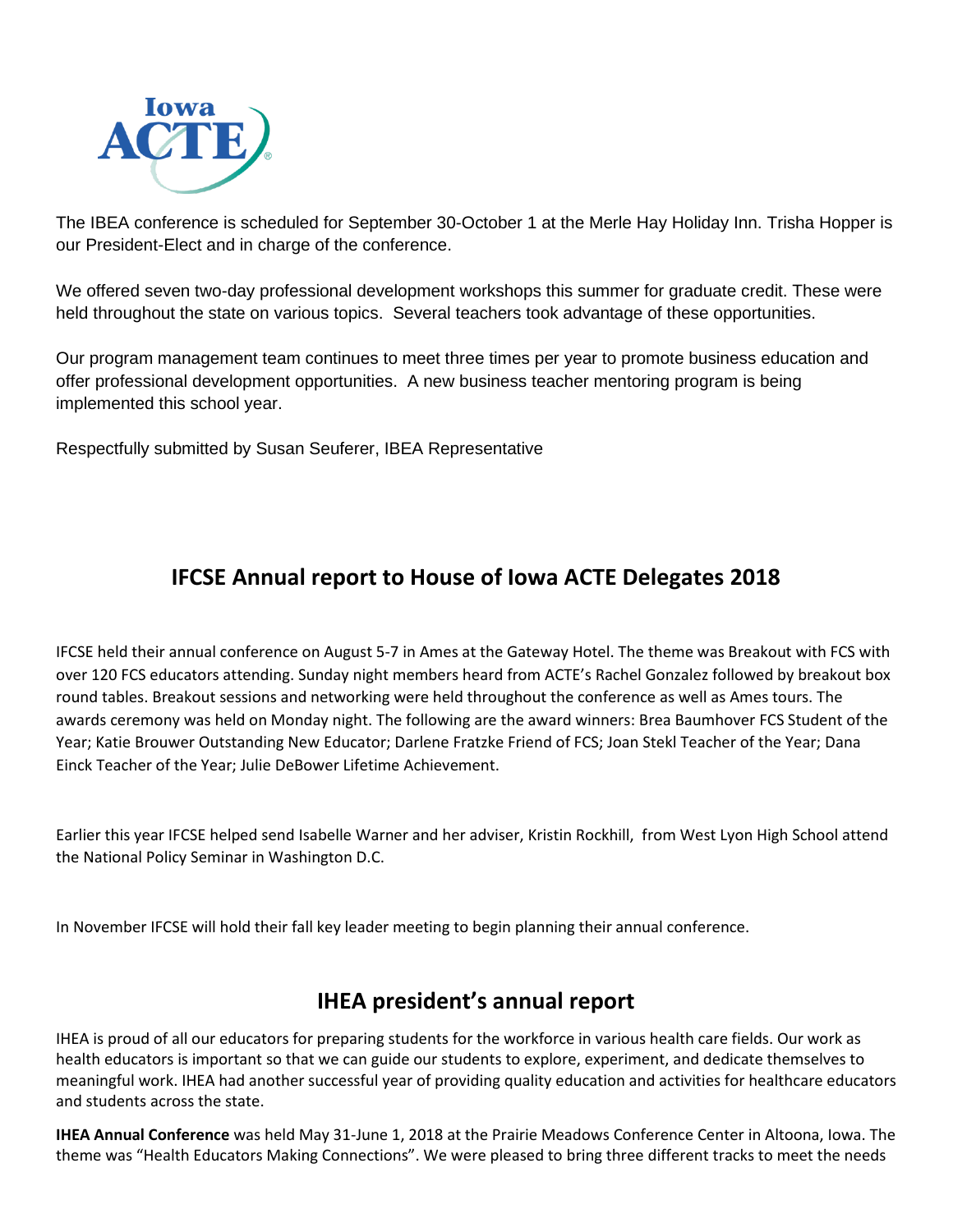

of all entities of health educators. The tracks were health education, leadership and simulation. We worked collaborately with Iowa Community College Simulation Committee. This was attended by 103 members. Awards and Scholarships were given to: Megan Gangestad from Western Iowa Tech Community College and Alexa Losee from SWCC. Educator of the Year was awarded to Brenda Wimmer, Teacher of the Year was awarded to Lora Knaack both of Western Iowa Tech community College.

The 2019 IHEA conference will start with a simulation day hosted by the Iowa Community College Simulation Committee to be held on June 26 and on Thursday and Friday, June 27-28, 2019 IHEA will host their annual conference.

The IHEA board is working on updating the IHEA by laws and updating the iowahealth.edu website to make it user friendly.

**Capitol Day:** Community College Day at the Capitol March 5, 2019 from 9:00 to 3:00 in the West and South wings of the Rotunda.

**HOSA** Iowa HOSA's Board of Directors recently hired Dawn Fichter as the Executive Director. Dawn has created a userfriendly website, [www.IowaHOSA.org,](http://www.iowahosa.org/) a redesigned and updated constitution and additional programming support for local chapter advisors.

**HOSA Fall Leadership Conference** will be held on October 14-15, 2018 at the Courtyard by Marriott in Ankeny. This educational conference will give students the opportunity to learn more about health education and the 2018-2019 competitive events and curriculum updates for the Spring Conference held on March 17-19, 2019 in the Des Moines area.

Iowa delegates can advance to the International Leadership Conference held on June 19-22, 2019 in Orlando, Florida. This conference offers students the opportunity to showcase their skills by competing with students across the United States. Students also have the opportunity to attend Educational Symposium workshops and network with students with similar career goals, and much more.

**IACTE Annual Conference**: The IACTE Conference will be held at the FFA Enrichment Center, Ankeny in September 17, 2018.

Our goal for IHEA is to continue to increase membership. Help IHEA board members by reaching out to potential members from all health disciplines, from all academic levels of health education. We want to see more high school, health facility educators and 4-year (and beyond) health educators join us and reap the benefits to being an IHEA member! Thank you for all you do for the future healthcare workforce in Iowa. Through collaboration and organization, we believe together we can make IHEA a platform for all of us to be better educators for our students and the communities we serve. Have a happy and healthy year!

Sincerely,

Kelli Flack, MSN, RN Iowa Health Educator Association President